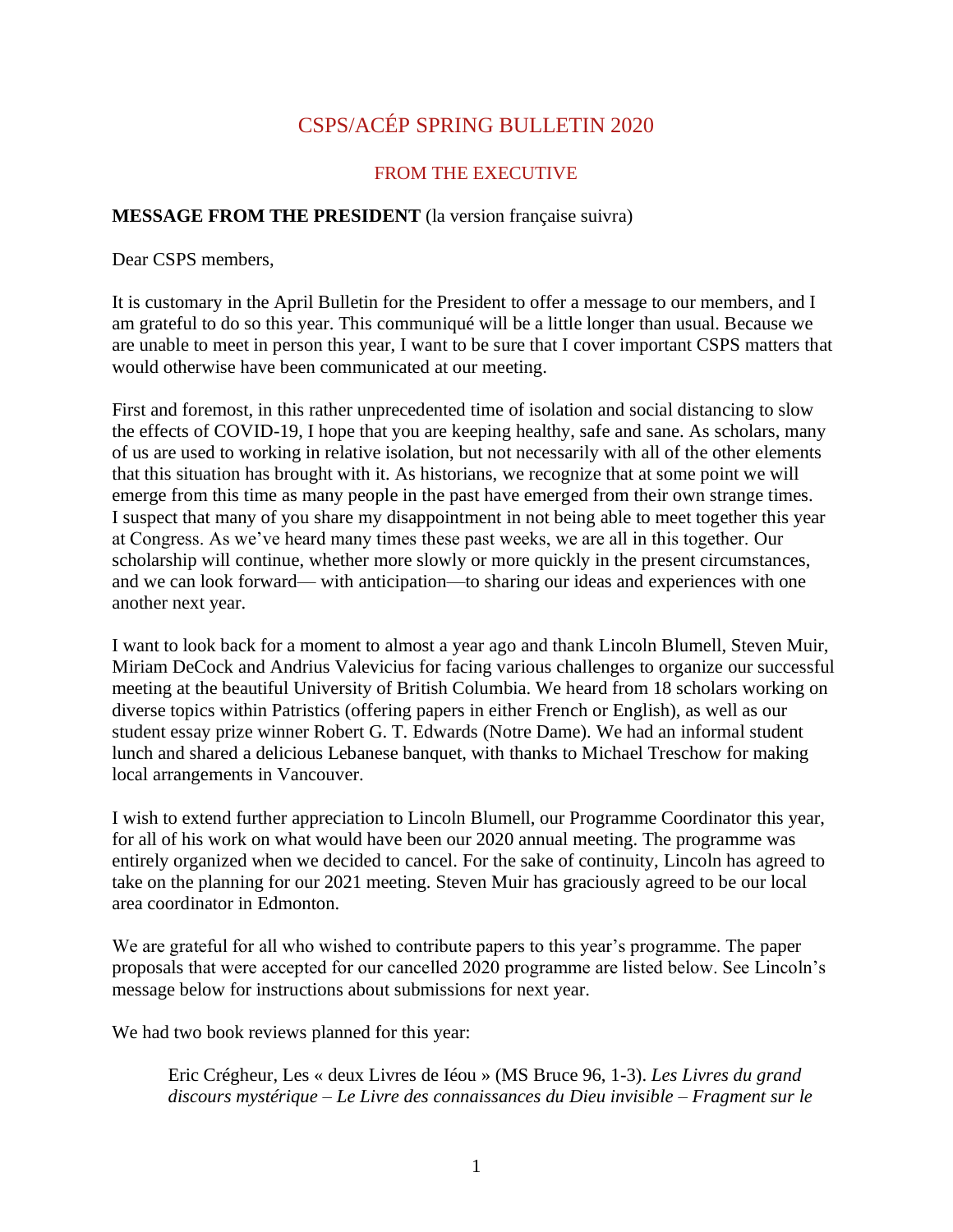*passage de l'âme.* Textes établis, traduits et présentés par Eric Crégheur (Bibliothèque copte de Nag Hammadi, Section « Textes », 38), Québec/Louvain-Paris-Bristol (CT), Les Presses de l'Université Laval/Éditions Peeters, 2019, xxviii + 522 p. ISBN: 978-90-429- 3279-1.

Reviewer: Michael Kaler

Tony Burke, editor. *New Testament Apocrypha: More Noncanonical Scriptures*. Volume 2. Grand Rapids, MI: William B. Eerdmans, 2020, xxvi + 622pp. ISBN: 978–0-8028– 7290–6. Reviewer: Mona Tokarek LaFosse

We will look forward to reviewing these books next year.

We had a successful Student Essay Prize contest this year. Thank you to all students who submitted essays, which the reviewer stated were "excellent, each with a strong argument and new insights." I would have liked to have presented our student essay winner to you in person, but this format will have to suffice for now. The Student Essay prize went to **Rachel Matheson** (McMaster) whose paper is entitled, "Speaking Truthfully: Words and the Word in Augustine's *De Trinitate*."

About Rachel's essay, the reviewer said:

This essay explores a fundamental element of Augustine's theology in a clear and engaging narrative. The author focuses on how the use of words by a human being, our most human quality, is related to and enabled by the Word of God, and ultimately the Trinity. We can only think by our words and the Word; indeed, "It is only through words and the Word of God that we can know anything at all." The author's strategy is to exegete one paragraph in *De Trinitate*, which provides a cohesive unity and direction for the essay. The author also uses Augustine's essay on "Teaching Christianity" (*De Doctrina Christiana*), particularly to underline the limits of our words and the infinity of God's Word. In addition to being an intriguing study of how Augustine understands words, thinking and their true rootedness in the Word, the author enables readers and listeners to reflect from where and how their thoughts and words originate and develop.

Congratulations, Rachel! We hope to hear a version of your essay presented at our meeting next year in Edmonton.

Thank you to the anonymous reviewer of the student essays—your service is appreciated.

I want to express gratitude for the Executive members who serve the CSPS in their various roles: **Lincoln Blumell** (Programme Coordinator), as mentioned above; **Robert Kennedy** (Secretary), who faithfully organizes agendas and meeting minutes; **Steven Muir** (Treasurer), who keeps our finances organized, steady and stable; **Heather Barkman** (Webmaster), who keeps our website up to date and faithfully contributes to Twitter, our Society's social media platform; and **Miriam DeCock**, who has served this year as both Vice President and Communications Officer and Bulletin Editor. Under the circumstances, the Executive members have all agreed to hold their positions until next year, with one exception. We would like to welcome **Eric Crégheur**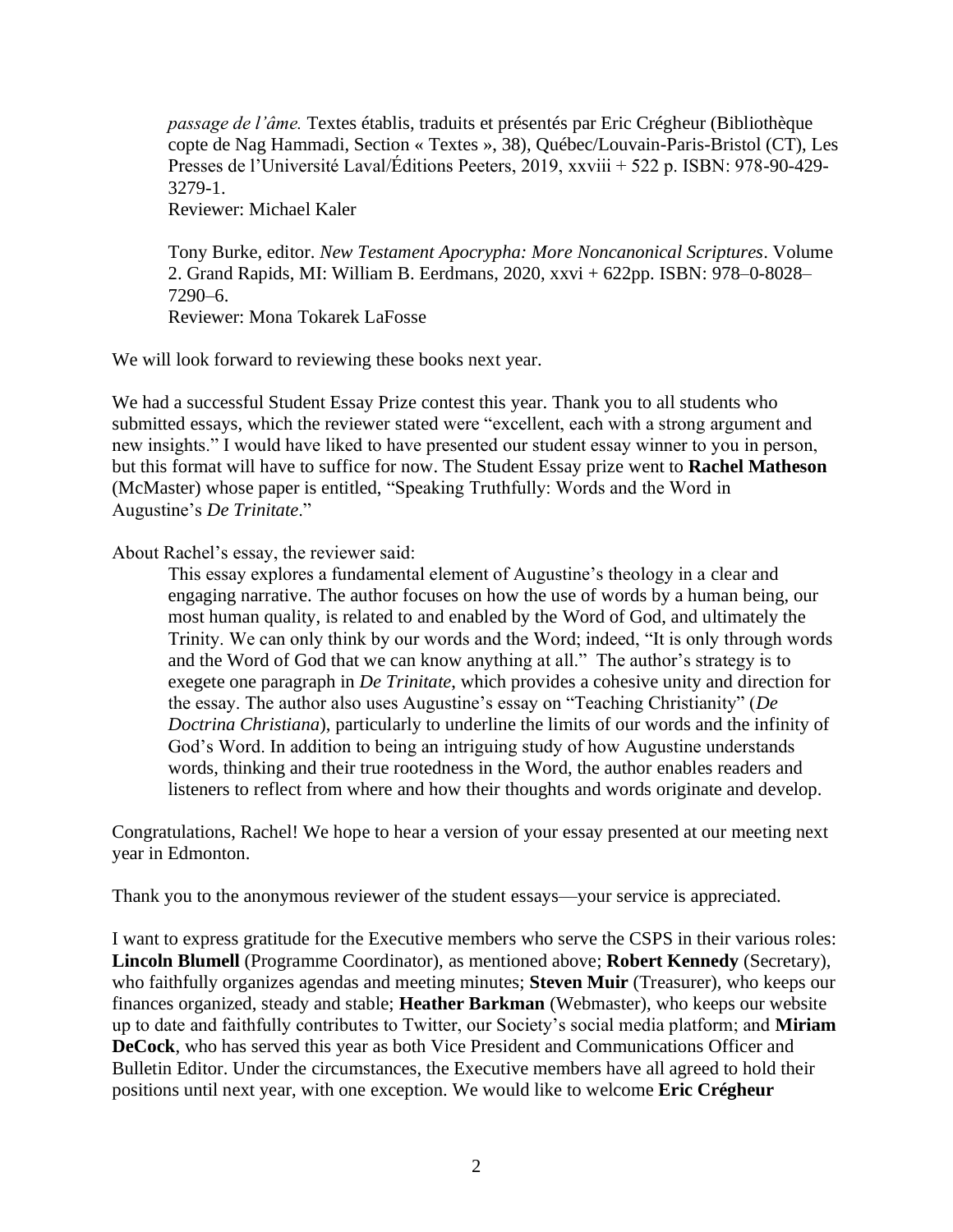(Université Laval) to the Executive; he has agreed to become our Interim Communications Officer and Bulletin Editor, taking over responsibilities from Miriam (who continues as Vice President) as of June 1, 2020. We will ratify this position in 2021 at our next AGM. In the meantime, thank you to Eric for his willingness to serve in this way and for translating this letter into French. Many thanks to Miriam for all of her diligent work and thoughtfulness in this position these past two years.

The Executive is set to meet in early June in an online format to discuss Society business including reviewing the financial statements and discussing the results of the survey that was circulated last summer after our 2019 meeting. As always, if you have any questions or concerns, please contact any of the members of Executive.

At our AGM last year, we voted on three important items: (1) to expand the Executive to include the roles of Programme Coordinator, Communications Officer and Webmaster (taking the Executive from four official members to seven); (2) to shift the responsibilities of the waning "Nominations Committee" to the Executive, and (3) to elect a Programme Coordinator for a three-year term instead of continuing a "Programme Committee" model with the Chair only holding the position for one year. In fact, this vote was only enough to suggest an intention, as we will need to hold another vote at a future AGM to change the Constitution. I would encourage you review the Constitution in this regard (available on the website under the "Organisation" tab), but there will be further information about this before our next AGM in 2021. For this year, all such decisions have been put on hold.

Looking ahead to Fall, you will have received an invitation to consider submitting a proposal to the inaugural Conference on Early Christian Studies held on the campus of the University of Toronto on October 24, 2020, organized by Don Springer (dspringer@sfseminary.com) and John Solheid (john.solheid@mail.utoronto.ca). Our Society is sponsoring this new initiative along with The Metropolitan Andrey Sheptytsky Institute of Eastern Christian Studies in the University of St. Michael's College. See below for details.

Finally, as you renew your membership fees, I would encourage you to consider making a donation to the CSPS in support of studies in Patristics in Canada. The Society is a registered charity, and you will be issued a tax receipt for your gift. Perhaps you would consider donating your reimbursed registration fee or part of what you would usually have spent on the trip to Congress.

Thank you for taking time to read this rather lengthy letter. I wish you and yours health, stability and safety in these uncertain times, and I look forward to sharing our scholarship and *esprit de corps* again in the near future.

With best wishes, Mona Tokarek LaFosse, President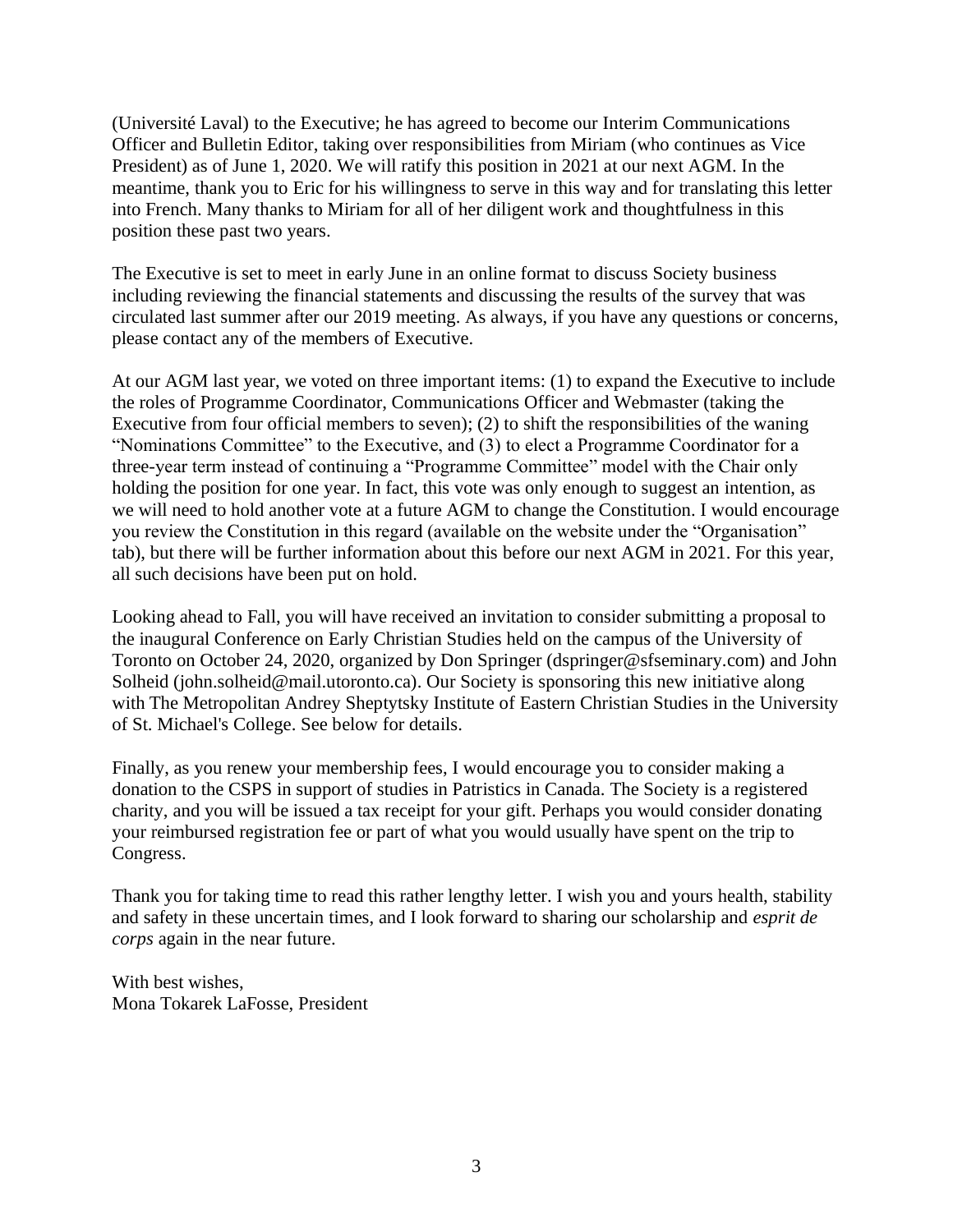Chers et chères membres de l'ACÉP,

Il est d'usage dans le bulletin d'avril que le Président adresse un message à nos membres, et je suis reconnaissante de le faire cette année. Ce communiqué sera un peu plus long que d'habitude. Comme nous sommes dans l'impossibilité de nous rencontrer en personne cette année, je veux m'assurer de couvrir les questions importantes de l'ACÉP qui auraient autrement été communiquées lors de notre réunion.

Avant tout, en cette période plutôt inédite d'isolement et de distanciation sociale visant à ralentir les effets de la COVID-19, j'espère que vous êtes en bonne santé, en sécurité et sains d'esprit. En tant que chercheurs et universitaires, beaucoup d'entre nous sont habitués de travailler dans un isolement relatif, mais pas nécessairement avec tous les autres éléments que cette situation suscite. En tant qu'historiens, nous reconnaissons qu'à un moment donné nous émergerons de cette période, à l'instar de beaucoup d'autres peuples qui ont su, dans le passé, émerger de leurs propres périodes difficiles.

Je suppose que beaucoup d'entre vous partagez ma déception de ne pas pouvoir nous rencontrer cette année au Congrès. Comme nous l'avons entendu à maintes reprises ces dernières semaines, nous sommes tous dans le même bateau. Nos travaux se poursuivront, que ce soit plus lentement ou plus rapidement dans les circonstances actuelles, et nous pouvons nous réjouir – avec impatience – de partager nos idées et nos expériences l'année prochaine.

Je voudrais revenir un instant une année en arrière et remercier Lincoln Blumell, Steven Muir, Miriam DeCock et Andrius Valevicius d'avoir relevé les divers défis pour l'organisation notre rencontre réussie dans la belle University of British Columbia. Nous avons entendu 18 présentateurs travaillant sur divers sujets dans le domaine de la patristique (proposant des articles en français ou en anglais), ainsi que le lauréat de notre prix de dissertation étudiante, Robert G. T. Edwards (Notre Dame). Nous avons eu un dîner informel avec les étudiants et avons partagé un délicieux banquet libanais, avec des remerciements spéciaux à Michael Treschow pour avoir agi comme représentant local à Vancouver.

Je souhaite également remercier Lincoln Blumell, notre coordonnateur de programme cette année, pour tout son travail sur ce qui aurait été notre réunion annuelle de 2020. Le programme était entièrement finalisé lorsque nous avons décidé de l'annuler. Dans un souci de continuité, Lincoln a accepté de se charger de la planification de notre réunion de 2021. Steven Muir a gracieusement accepté d'être notre coordonnateur local à Edmonton.

Nous sommes reconnaissants envers tous ceux et celles qui ont souhaité contribuer au programme de cette année. Les propositions de communication qui ont été acceptées pour notre programme 2020 sont énumérées ci-dessous. Voyez le message de Lincoln ci-dessous pour les instructions concernant les soumissions pour l'année prochaine.

Nous avions prévu deux critiques de livres pour cette année :

Eric Crégheur, *Les « deux* Livres de Iéou *» (MS Bruce 96, 1-3). Les* Livres du grand discours mystérique *- Le* Livre des connaissances du Dieu invisible *- Fragment sur le*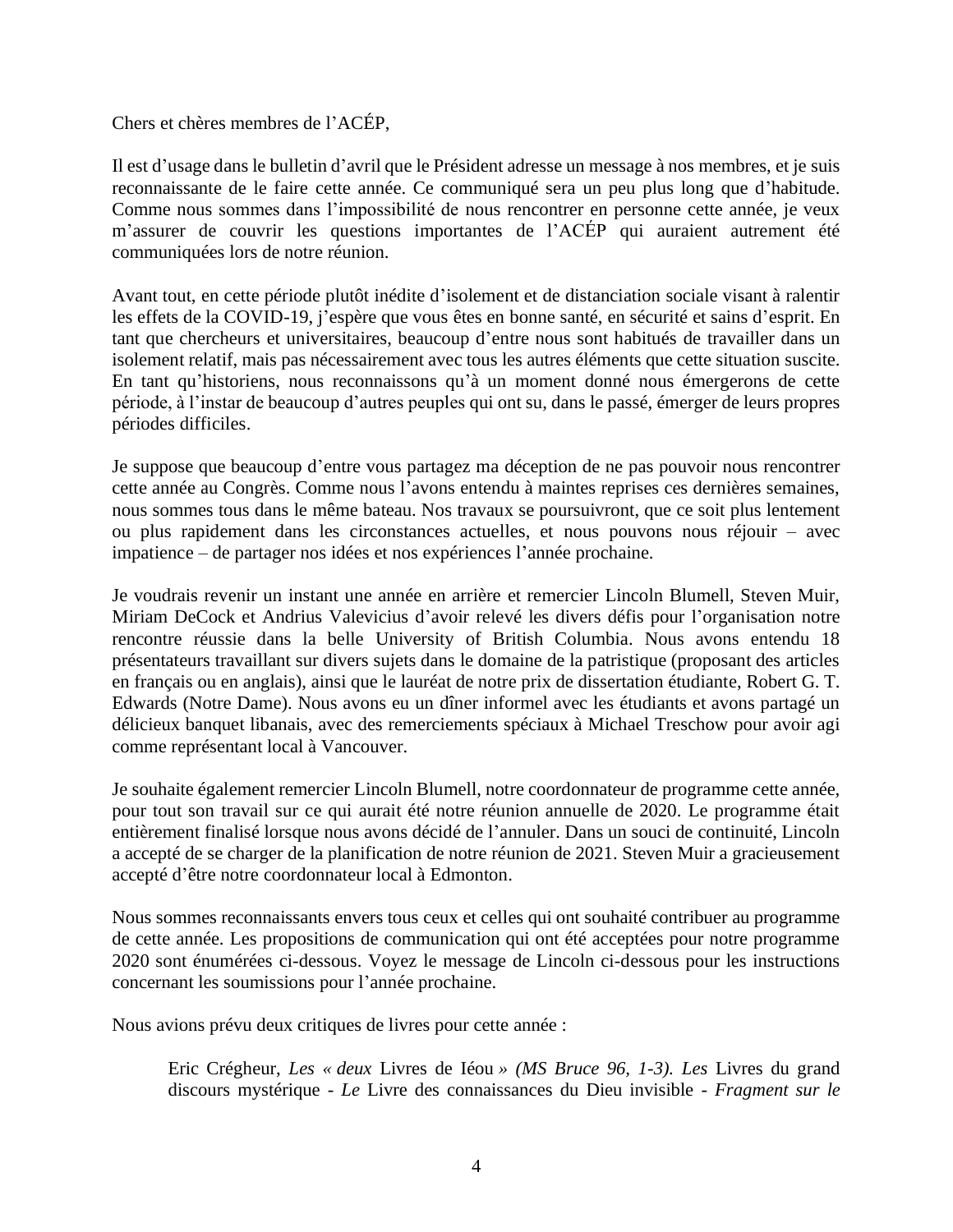*passage de l'âme*. (Bibliothèque copte de Nag Hammadi, Section « Textes », 38), Québec/Louvain-Paris-Bristol (CT), Les Presses de l'Université Laval/Éditions Peeters, 2019, xxviii + 522 p. ISBN : 978-90-429-3279-1. Recensé par Michael Kaler

Tony Burke, éd., *New Testament Apocrypha: More Noncanonical Scriptures*. Volume 2. Grand Rapids, MI: William B. Eerdmans, 2020, xxvi + 622pp. ISBN: 978–0-8028–7290– 6.

Recensé par Mona Tokarek LaFosse

Nous attendrons avec impatience la discussion de ces livres l'année prochaine.

Cette année, le concours du Prix de la dissertation étudiante a été couronné de succès. Merci à tous les étudiants et étudiantes qui ont soumis des textes, que l'examinateur a déclaré "excellent, each with a strong argument and new insights". J'aurais aimé vous présenter en personne la gagnante du Prix de la dissertation étudiante, mais ce format devra suffire pour l'instant. Le Prix de la meilleure dissertation étudiante a été décerné à **Rachel Matheson** (McMaster) dont l'article s'intitule « Speaking Truthfully: Words and the Word in Augustine's De Trinitate ».

À propos de l'essai de Rachel, l'examinateur a déclaré :

This essay explores a fundamental element of Augustine's theology in a clear and engaging narrative. The author focuses on how the use of words by a human being, our most human quality, is related to and enabled by the Word of God, and ultimately the Trinity. We can only think by our words and the Word; indeed, "It is only through words and the Word of God that we can know anything at all." The author's strategy is to exegete one paragraph in *De Trinitate*, which provides a cohesive unity and direction for the essay. The author also uses Augustine's essay on "Teaching Christianity" (*De Doctrina Christiana*), particularly to underline the limits of our words and the infinity of God's Word. In addition to being an intriguing study of how Augustine understands words, thinking and their true rootedness in the Word, the author enables readers and listeners to reflect from where and how their thoughts and words originate and develop.

Félicitations Rachel! Nous espérons entendre une version de votre essai présentée lors de notre réunion de l'année prochaine à Edmonton.

Merci à l'examinateur anonyme des essais des étudiants – votre service est apprécié.

Je tiens à exprimer ma gratitude envers les membres de l'exécutif qui servent l'ACÉP dans leurs différentes fonctions : **Lincoln Blumell** (coordonnateur des programmes), comme mentionné cidessus; **Robert Kennedy** (secrétaire), qui organise fidèlement les ordres du jour et les procèsverbaux des réunions; **Steven Muir** (trésorier), qui veille à l'organisation, à la stabilité et à la régularité de nos finances; **Heather Barkman** (webmestre), qui tient notre site Web à jour et contribue fidèlement à Twitter, la plateforme de médias sociaux de notre société; et **Miriam DeCock**, qui a occupé cette année les fonctions de vice-présidente, de responsable des communications, et qui a rédigé le bulletin. Dans ces circonstances, les membres du comité exécutif ont tous accepté d'occuper leur poste jusqu'à l'année prochaine, à une exception près.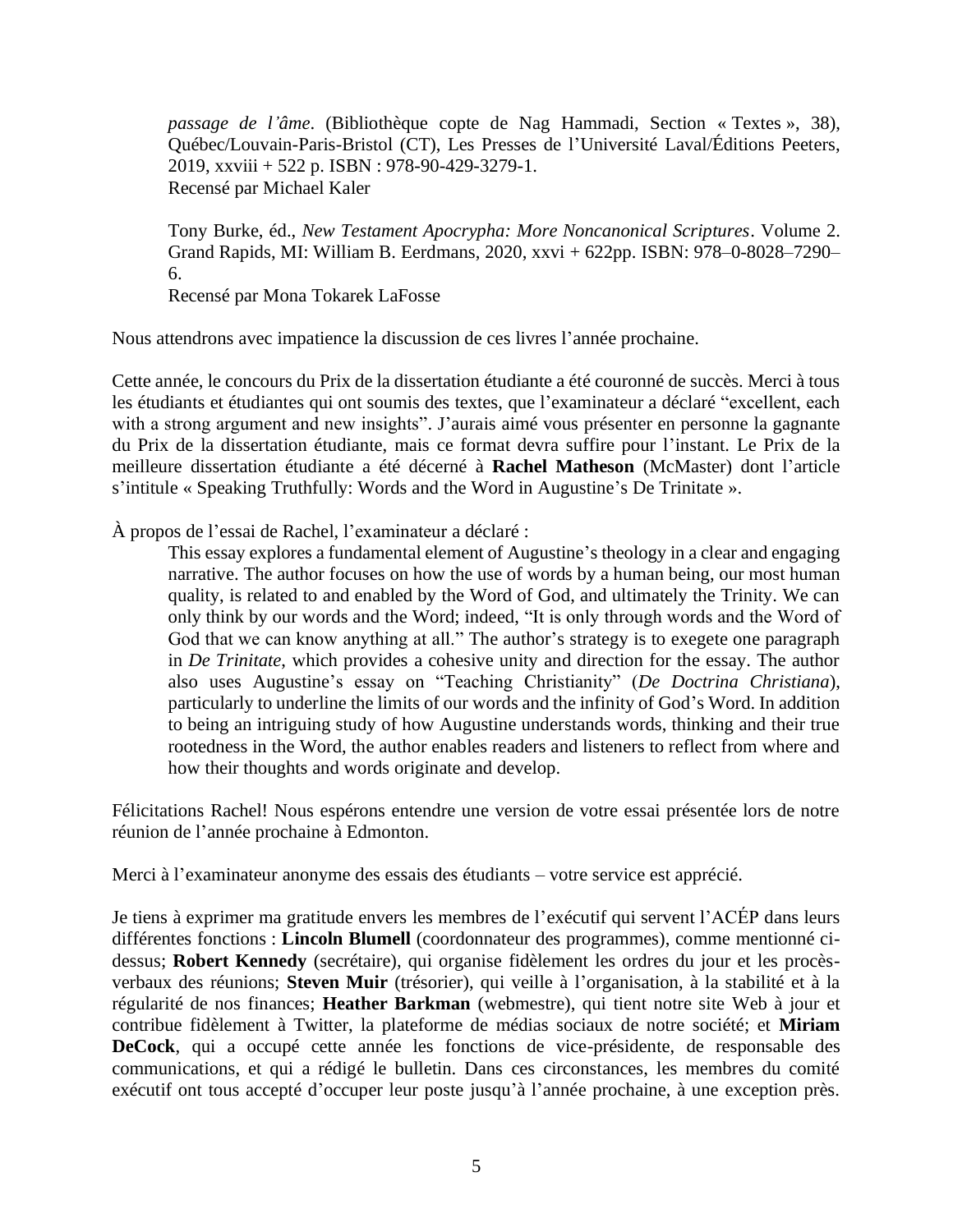Nous souhaitons la bienvenue à **Eric Crégheur** (Université Laval) au sein de l'exécutif; il a accepté de devenir notre agent de communication et rédacteur en chef du bulletin par intérim, prenant ainsi la relève de Miriam (qui continue d'occuper le poste de vice-présidente) à compter du 1er juin 2020. Nous ratifierons ce poste en 2021 lors de notre prochaine Assemblée générale annuelle. En attendant, merci à Eric pour sa volonté de servir de cette manière et pour avoir traduit cette lettre en français. Un grand merci à Miriam pour son travail diligent et son attention à ce poste ces deux dernières années.

L'exécutif doit se réunir au début du mois de juin dans un format en ligne pour discuter des affaires de l'Association, y compris l'examen des états financiers et la discussion des résultats de l'enquête qui a été menée l'été dernier après notre réunion de 2019. Comme toujours, si vous avez des questions ou des préoccupations, veuillez contacter l'un des membres de l'exécutif.

Lors de notre Assemblée générale annuelle l'année dernière, nous avons voté sur trois points importants : (1) l'élargissement de l'exécutif, pour y inclure les rôles de coordonnateur de programme, de responsable des communications et de webmestre (faisant passer l'exécutif de quatre à sept membres officiels); (2) le transfert des responsabilités du « Comité des nominations », qui est en déclin, à l'exécutif, et (3) l'élection d'un coordonnateur de programme pour un mandat de trois ans au lieu de continuer le modèle du « Comité de programme », dont le président n'occupe le poste que pendant un an. En fait, ce vote n'a suffi qu'à suggérer une intention, car nous devrons tenir un autre vote lors d'une prochaine Assemblée générale annuelle pour modifier la Constitution. Je vous encourage à revoir la Constitution à cet égard (disponible sur le site Web sous l'onglet « Organisation »), mais il y aura d'autres informations à ce sujet avant notre prochaine Assemblée générale annuelle en 2021. Pour cette année, toutes ces décisions ont été mises en suspens.

En prévision de cet automne, vous devriez avoir reçu une invitation à soumettre une proposition à la toute première *Conference on Early Christian Studies*, qui se tiendra sur le campus de l'Université de Toronto le 24 octobre 2020, organisée par Don Springer (dspringer@sfseminary.com) et John Solheid (john.solheid@mail.utoronto.ca). Notre Association parraine cette nouvelle initiative avec le Metropolitan Andrey Sheptytsky Institute of Eastern Christian Studies du University of St. Michael's College. Voyez ci-dessous pour plus de détails. Enfin, au moment de renouveler votre cotisation, je vous encourage à envisager de faire un don à l'ACÉP pour soutenir les études en patristique au Canada. L'Association est un organisme de bienfaisance enregistré, et vous recevrez un reçu fiscal pour votre don. Vous pourriez peut-être envisager de faire don de vos frais d'inscription remboursés ou d'une partie de ce que vous auriez normalement dépensé pour votre déplacement au Congrès.

Merci d'avoir pris le temps de lire cette relativement longue lettre. Je vous souhaite, à vous et à vos proches, santé, stabilité et sécurité en ces temps incertains, et je me réjouis de partager à nouveau les fruits de nos travaux et notre *esprit de corps* dans un avenir proche.

Avec mes meilleurs vœux, Mona Tokarek LaFosse, Présidente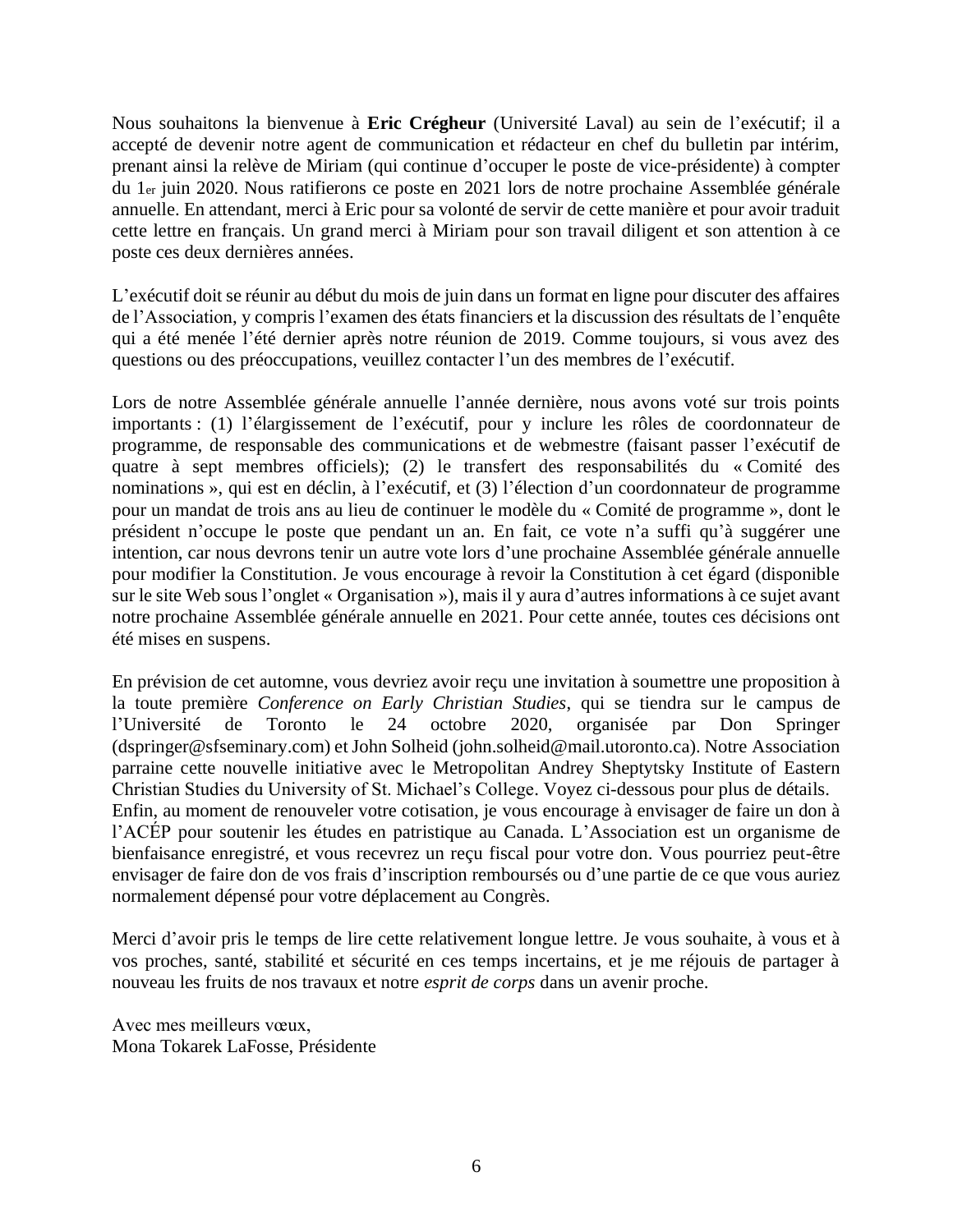## **MESSAGE FROM THE TREASURER**

As Treasurer and Membership Secretary, I can report that our Society funds are healthy. Our expenses will be lower this year, due to the cancellation of Congress. Some of you have sent in your 2020 membership renewal -- thank you. For those who have not, please wait for further instructions by a group letter from me, probably in the later Spring. Banking issues are more complicated these days. I will be preparing our annual financial statements for 2019 and filing the annual report to Revenue Canada to maintain our status as a charitable organization. Steven Muir

# **MESSAGE FROM THE PROGRAMME COORDINATOR**

The call for papers for the 2021 meeting to be held in Edmonton at the University of Alberta will go out in November of this year. We cannot guarantee that a proposal that was accepted this year will automatically be accepted for next year's meeting, given that some members will submit a paper next year that did not submit one this year. On the whole, however, proposals from this year that are resubmitted next year will be given preference. Likewise, we will hold the themed session, "*Paideia* and the study of Jewish and Christian Texts in Late Antiquity," next year; if your paper was accepted this year you will still need to resubmit for next year. If you have any questions about this please send them directly to be me at [lincoln\\_blumell@byu.edu.](mailto:lincoln_blumell@byu.edu)

## ACCEPTED PAPER ABSTRACTS CONGRESS OF THE HUMANITIES AND SOCIAL SCIENCES 2019 CONGRÉS DES SCIENCES HUMANIES 2020 Canadian Society of Patristic Studies Association canadienne des études patristiques

Western University

### **From Interiority to temporality: Augustine's exegesis of John 10**

Augustine's *Commentary on the Gospel of John* is the only surviving Latin commentary on the fourth Gospel from the patristic period. Yet, despite the increasing amount of studies on the Augustinian *corpus*, this exegetical work of Augustine remains neglected by contemporary scholarship. The homilies of Augustine on the *Gospel of John* provide valuable information not only on Augustine's method in interpreting the sacred scripture but also on his relationship to his audience, the people whom he ministers. Fitzgerald (2009, 18) argues that the socio-cultural experiences and thought-pattern of Augustine's listeners serve as a hermeneutical tool in reading John's gospel. My paper examines John 10 (the Good Shepherd account). Utilising the rich imagery of the Johannine pericope, such as the good and bad shepherds, the flock of sheep, the narrow door, and the thieves to name a few, Augustine employs a catechetical approach that ranges from personal introspection to ecclesial renewal. For Augustine, the encounter with Christ can only happen within the ambit of the Church. Christ and the Church are inseparable. Hence, preaching and reading the scriptures not only aim to reach the minds and hearts of the congregation (in their encounter with Christ) but also builds community (cf. Kolbet, 2010). Augustine's *Tractates* 45, 46, 47 and 48 on John 10 demonstrate how Christ's relationship to his Church mandates the individual to a faith community and there find one's Lord. John Elmer Abad, [john.abad@utoronto.ca](mailto:john.abad@utoronto.ca)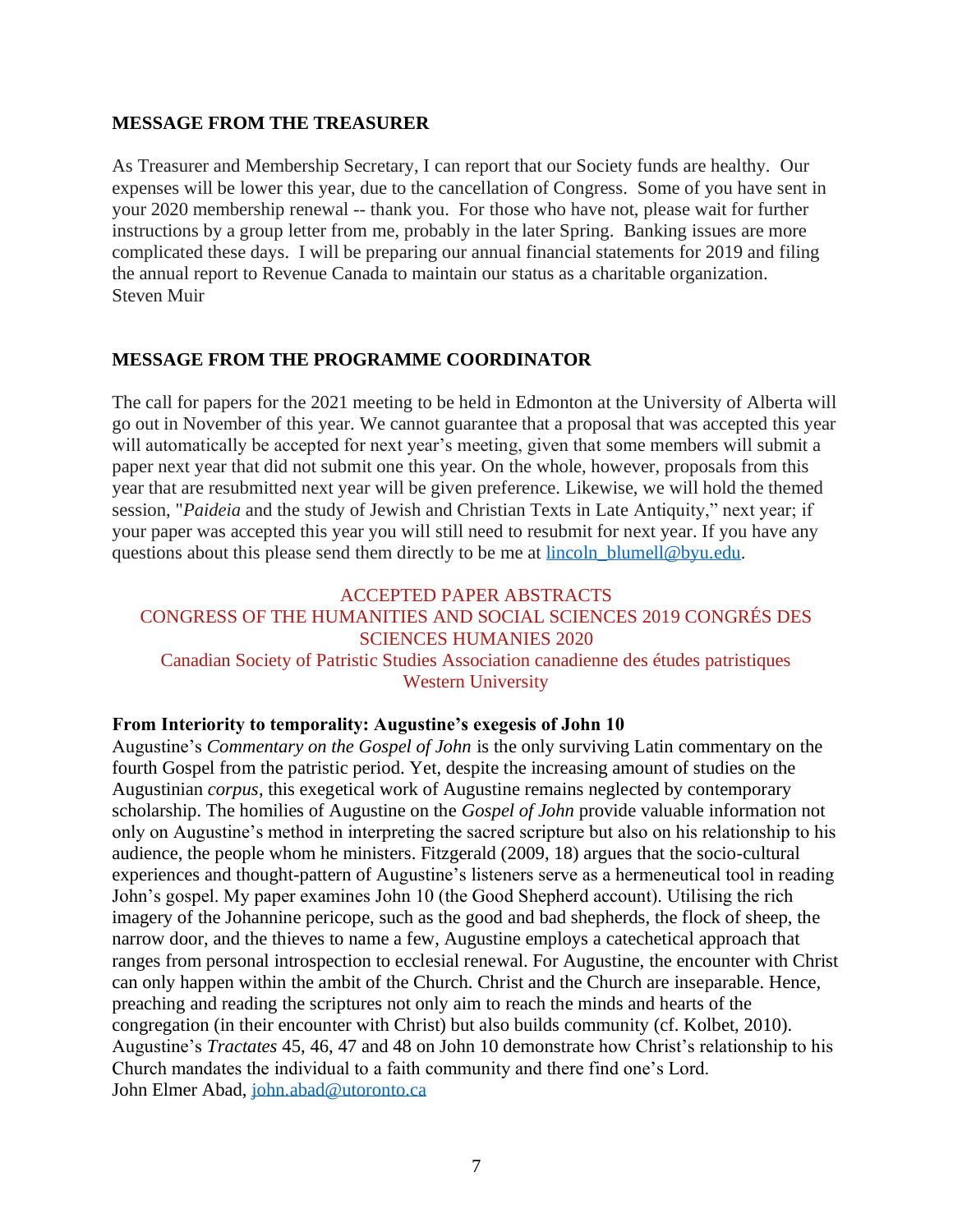#### **Gregory of Nyssa on Christ's Pneumatic Body**

Gregory of Nyssa famously taught that after Christ was resurrected his flesh was absorbed like a drop in the ocean of the divinity. Recent scholarship has shown that Gregory's pneumatology is crucial to this notion. For Gregory, Christ's post-passion body becomes a 'pneumatic body' after it is anointed by the Holy Spirit in eternal glory. Gregory also applied this concept to the church, such that it too becomes a 'pneumatic body' with Christ as the head. In this presentation I explore this neglected strand of Gregory's thought with a special focus on Tunc et ipse and In Canticum Canticorum.

Alex Abecina, [alabecina@gmail.com](mailto:alabecina@gmail.com)

### **The Origin and Character of Love: St. Augustine on the Nature of Humility**

St. Augustine stresses the excellence of humility throughout his works. However, his tendency to present varying facets of humility rather than a definitive definition has stirred debated as to exactly how he understands this virtue. This paper will argue that Augustine conceives of humility as *both* truth and love (*caritas*). Fundamentally, humility involves acknowledging one's dependence on God, and is thus synonymous with truth. However, Augustine's model for humility par excellence, Jesus Christ, shows that humility as 'selfknowledge' is meant to prepare a person for the humility of yielding their very selves to God. Humility is thereby synonymous with love.

Amanda Arulanandam, [amanda.arulanandam@mail.utoronto.ca](mailto:amanda.arulanandam@mail.utoronto.ca)

#### **Burning Bridges: Greek Philosophy as Corruptive Force in Eusebius'** *Praeparatio*

Despite Eusebius of Caesarea's statements to the contrary, modern scholarship has generally viewed Books 11-13 of the *Praeparatio evangelica* as indicative of a positive outlook on Greek philosophy. The apologist's extensive knowledge of the Platonic corpus and the space and energy he devotes to harmonising that material with Hebrew scripture have led many to infer that Eusebius' objective is to bridge the divide between Christian theology and Hellenistic philosophy. Such a view, however, fails to note Eusebius' emphasis elsewhere in the text on the corruptive potential of 'pagan' societies, even for the followers of 'true religion.' In this paper, I argue that Eusebius' purpose here is cautionary; that his intention is to evoke for contemporary readers circumstances similar to those which the ancient Hebrews encountered during their sojourn in Egypt and which prompted their decline into the Jewish nation, as described in Book 7 of the *Praeparatio*.

Rajiv Bhola, [rajiv.k.bhola@gmail.com](mailto:rajiv.k.bhola@gmail.com)

#### **The Educational Program of Didymus the Blind**

The famous Alexandrian exegete Didymus the Blind (c. 313–398 CE) is known principally through the Tura Papyri discovered in 1941 that contain five of his commentaries on scripture: Genesis, Job, Psalms, Ecclesiastes, and Zechariah. The Psalms and Ecclesiastes "commentaries" are different in that while they provide an interpretative approach to these books of scripture, upon closer examination it is evident that they represent stenographic transcriptions of classroom lectures Didymus give to a group of advanced students. This paper will therefore seek to elucidate not only what these lectures reveal about Christian *paideia* but also what they reveal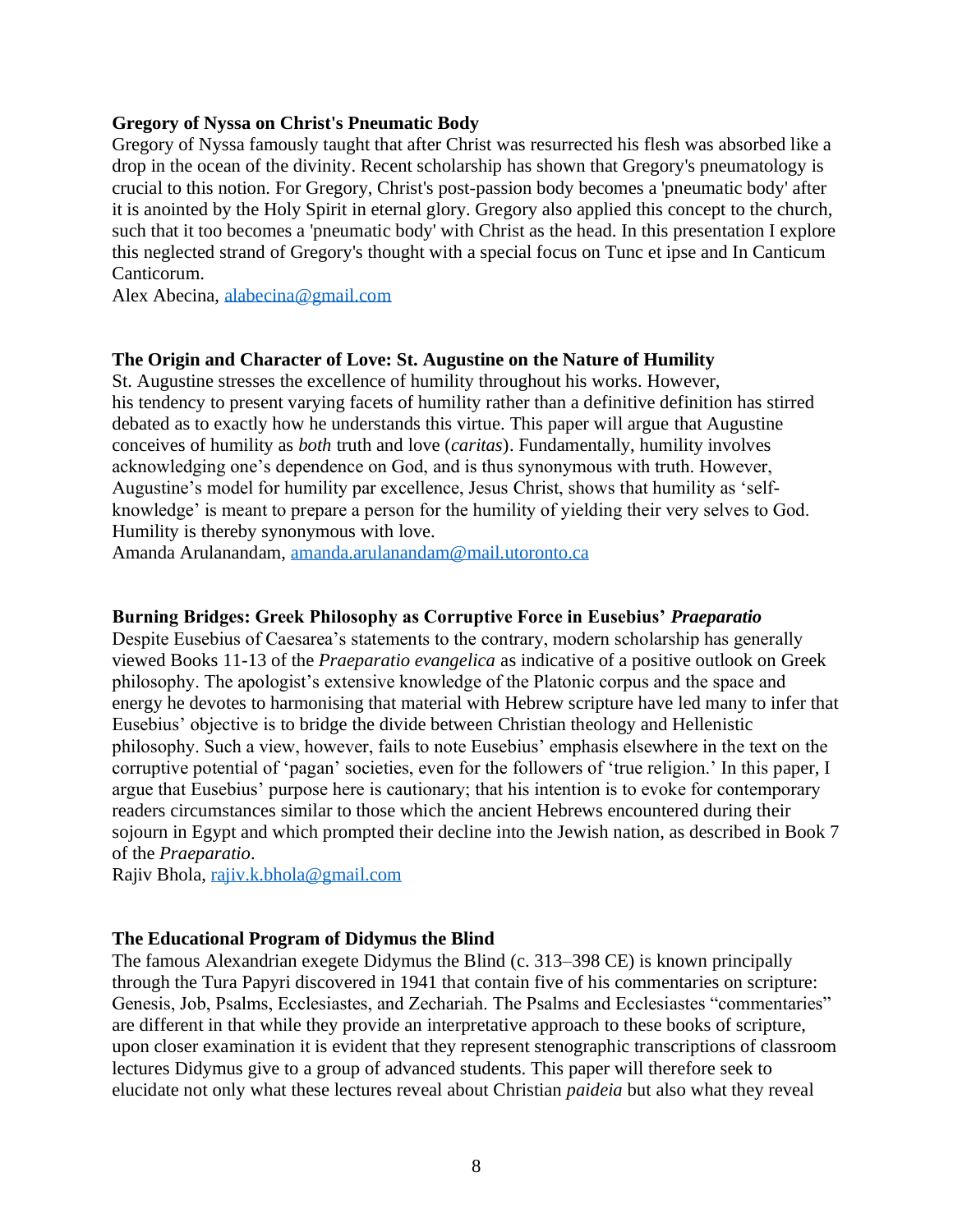about its relationship to classical *paideia*. As there is nothing else like these lectures from the first fourth centuries of Christianity, they represent unique sources from which to examine Christian hermeneutics in a classroom setting. Lincoln H. Blumell, [lincoln\\_blumell@byu.edu](mailto:lincoln_blumell@byu.edu)

## **Augustine's Ecclesial Theo-Logic: Against an Individualistic Understanding of Augustine's Theological Project**

Based on Augustine's unique and primary role in shaping the theological project of Western Christianity and his seeming focus in *De Trinitate* on the interior of the human for creating an anthropological analogy for the Trinity, many have accused Augustine of contributing, if not leading, to the individualistic focus of Christian theology and practice in the Western Christianity. Contrary to this position, this paper will argue that Augustine's Theo-logic, his reasoning in regard to the activity and identity of the persons of the Godhead, can only be understood in the context of community, especially a diverse eschatologically grounded community.

Michael Bozmarov, [michael.bozmarov@duke.edu](mailto:michael.bozmarov@duke.edu)

# *New Testament Apocrypha: More Noncanonical Scriptures, Vol. 2***. Wm. B. Eerdmans Publishing Co., 2020.**

This second volume of *New Testament Apocrypha* continues the work of the first by making available to English readers more apocryphal texts. Twenty-nine texts are featured, including The Adoration of the Magi and The Life of Mary Magdalene, each carefully introduced, copiously annotated, and translated into English by eminent scholars. These fascinating texts provide insights into the beliefs, expressions, and practices of a range of Christian communities from the early centuries through late antiquity and into the medieval period. Tony Burke, [tburke@yorku.ca](mailto:tburke@yorku.ca)

### **Divide or Unite? A critical survey of Augustine's Use of** *Affectus* **in** *De civitate Dei*

Emotions (*affectus*) are common attributes to humankind, yet it is well-known that Augustine use it to relate to the good or bad direction of human will and accordingly divides humankind into two groups; he likes to use *affectus carnalis* to describe all *affectus* possessed by those who do not orient themselves to God, but only to man. This paper will examine how and why Augustine re-baptized *affectus* from a philosophical nuance to a theological and communal concept in *De civitate Dei* (DCD); Augustine describes *affectus* as "*motus animi contra rationem*" (DCD 8.17; 9.4,14), a concept which is essentially Peripatetic and borrowed also from the Stoics. According to Augustine, however, the Stoic doctrine of *eupatheia* is in contrast to the Christian doctrine, which teaches only in the true happiness (*beatitudo*) of eternal life where one will experience the perfect *affectus* of love and joy. Hence, Christians should focus their *affectus* on the salvation of others (DCD 14.9). Augustine also repeatedly refers to the *grandis affectus* or *compatientis affectus* through which he thinks it is the Christian's job to place the *affectus* in the service of justice. Accordingly, a critical survey of Augustine's usage of *affectus* will shed light on his pastoral intent in the context of the troubled world: he takes this common human attribute of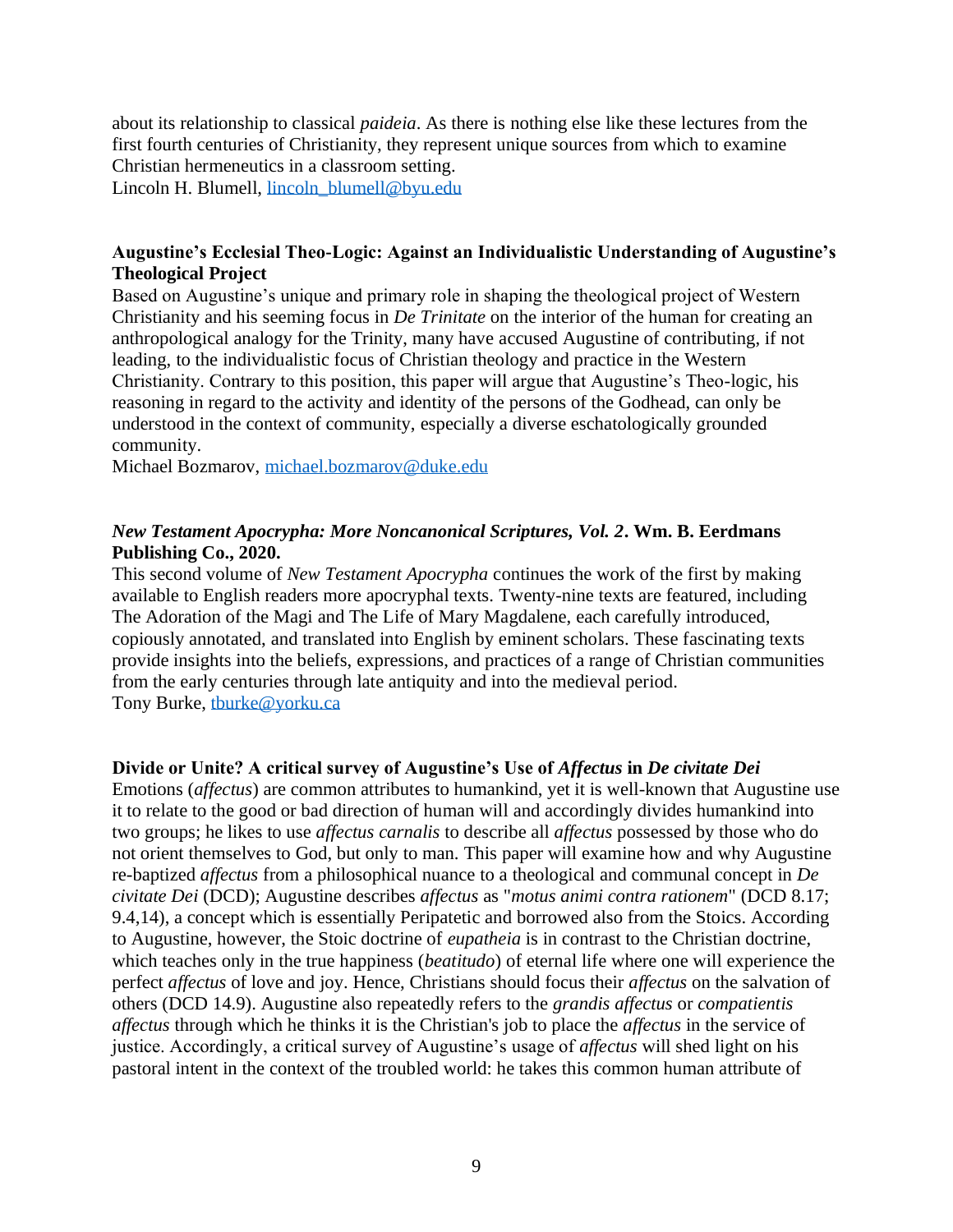'emotions' to the next level, assigning it as a theological 'pointer to true happiness sought by all humanity.

Jimmy Chan, [jimmywmc@gmail.com](mailto:jimmywmc@gmail.com)

## **Origen and the Nature and Extent of the Atonement**

Along with his teaching of Universalism, Origen is also known for teaching a form of the ransom theory of the atonement. Logically, these two theories seem to be incompatible. If the atonement was needed to free people from the devil, then how can the devil himself later be redeemed? To look to answer this question, this paper will argue that Origen's atonement theology needs to be understood within the combat framework that he frequently employs; and, that when one does so, one will see how the atonement achieves the freedom of Satan's captives who then turn and fight for the salvation of Satan himself.

Jonathan Cleland, [jon.cleland@mail.utoronto.ca](mailto:jon.cleland@mail.utoronto.ca)

## **Reconsidering the School of Antioch with John Chrysostom at the Centre**

This paper considers how the prevailing picture of the School of Antioch changes when John Chrysostom is placed at the centre. Although Chrysostom is often considered the great representative of the Antiochene school, most recent scholarship places Theodore of Mopsuestia at the centre, as the link between Diodore of Tarsus and Nestorius. Theodore's "extreme" historical exegesis and Christology are also often considered the straightedge against which the Antiochenism of others is measured. However, when Chrysostom is moved to the centre, or at least on equal footing with Theodore, the picture changes: Antiochene Christology does not naturally lead to Nestorius, and the focus of Antiochene exegesis moral and ascetic, rather than historical.

Robert G. T. Edwards, [Robert.G.Edwards.87@nd.edu](mailto:Robert.G.Edwards.87@nd.edu)

# **Proposed Title: Rethinking Chrysostom's Homily 29 on 1 Corinthians.**

Attempts to categorize John Chrysostom (4th Century) within the debate on the charismatic gifts result in seeing him as a cessationist, and his sermons on 1 Corinthians as addressing the topic of the cessation of the gifts of tongues and prophecy. However, in re–examining homily 29 on 1 Corinthians, this conclusion of cessationism is only tangential to his aim. The purpose of the homily is not to preach on the cessation of the gifts, but to correct their defective use. This creates a structural coherence and thematic unity for the sermon. Chrysostom uses it to preach the true goal of the charismatic gifts, which is to pursue heavenly honour attained by aiding and benefiting others, instead of pursuing earthly and selfish honour done by wanting wealth and recognition.

Mark Hanson, [MHan330@outlook.com](mailto:MHan330@outlook.com)

## **Bridging Patristic and Information Studies: An Interdisciplinary Examination of Pamphilus the Librarian**

This interdisciplinary essay will bridge the divide between patristic studies and library and information studies, by combining a historical investigation of an early church figure with a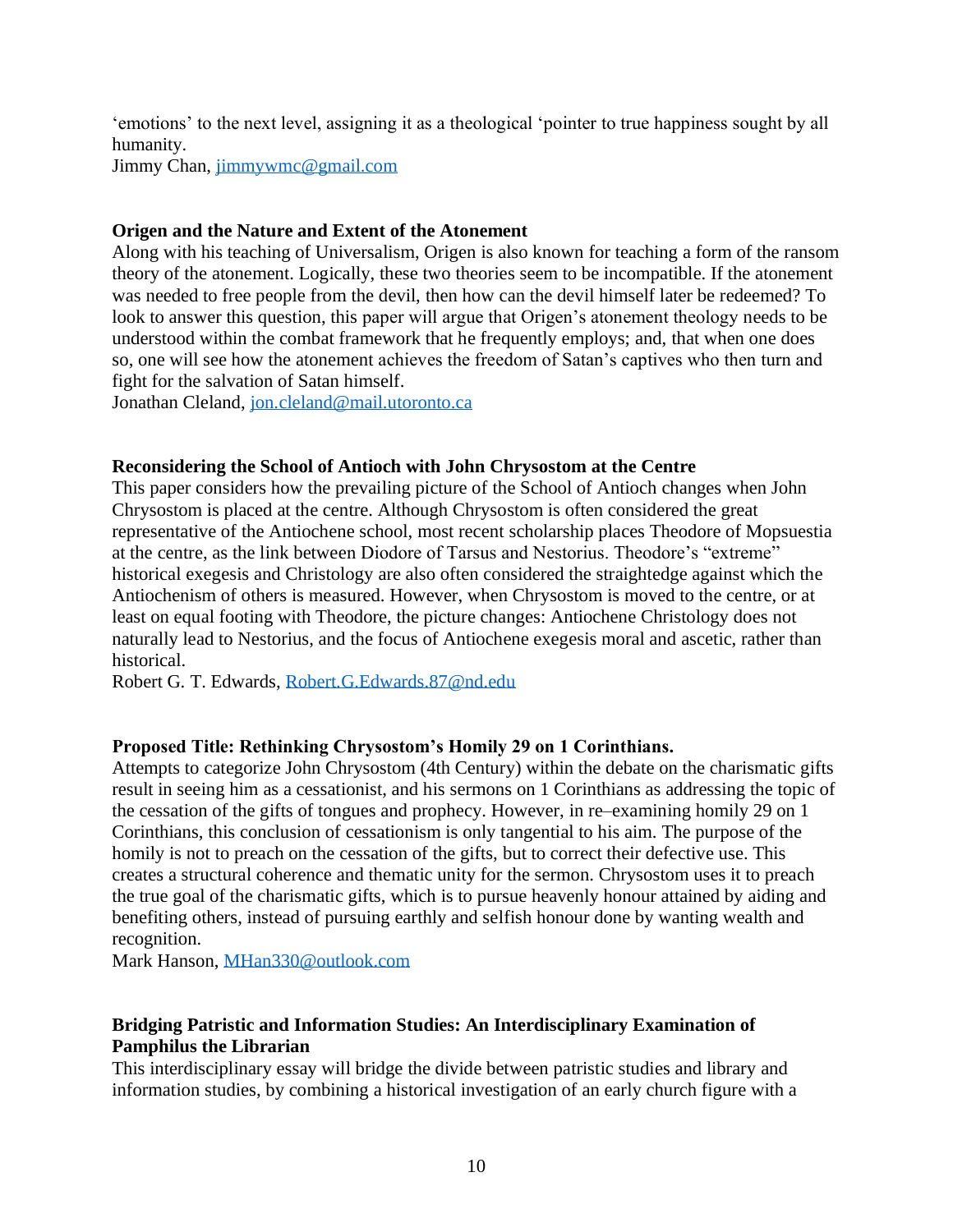critical examination of the development of librarianship. Pamphilus of Caesarea Maritima (died ca. 310) managed the Caesarean library that was rooted in the private collection of Origen. Pamphilus' significant library rivaled other collections of Late Antiquity, causing several modern scholars to investigate the known contents of his book collection (cf. the studies of Carriker, Grafton, Williams, and Vleeschauwer). This essay, however, will focus upon the roles and responsibilities of Pamphilus as a *librarian*, rather than upon the nature and contents of his *library*. Although scholarly accounts of the history of the information profession have not properly recognized Pamphilus' dedicated librarianship, he and his Caesarean successors fulfilled seven specific roles that have persisted among librarians and endure to this day. Paul Hartog, [hartog.paul@gmail.com](mailto:hartog.paul@gmail.com)

### **Victorinus' Soteriology as an Exegetical, Theological and Philosophical Project**

Recent studies of Victorinus (like those of Stephen Andrew Cooper, Ellen Scully, or Werner Steinmann) highlighted the need to read his philosophical treatises more closely alongside explicitly theological and exegetical work. But the approach of these authors reflects significantly divergent goals, from an attempt to read his work to defend an (almost Lutheran) emphasis on *sola fide*, or rather differently, in terms of a mystical or "physicalist" soteriology, which considers the universal implications of the work of Christ as *Logos*. Appreciating the work of Cooper, the present reading takes a somewhat different approach, recognizing that theology and philosophy were thoroughly intertwined in late antiquity; exegetical/commentary work also remained integral to such studies.

Wendy E. Helleman, [hellemanw@gmail.com](mailto:hellemanw@gmail.com)

### **Gnostic Writing Pedagogy, or, Hermeneut as Hero in several Nag Hammadi texts**

In this presentation I will discuss the way that some of the writings in the Nag Hammadi collection present *reading*and *interpreting*texts, rather than events recorded in texts as the real location of transcendence. My analysis will focus on the *Gospel of Truth*, the *Apocryphon of James*, and the *Gospel of Thomas*; I will argue that this undercutting of historical links to salvation in favour of a vision of the reader as hero would have significant ramifications for our understandings of the sorts of early Christian literature often discussed under the rubric of "gnosticism."First of all, it would encourage the reader to locate herself, in her present context, as recursively participating in the salvific moment: the reader, reading through these texts, would herself be the locus of salvation. This would nuance a common understanding of readers of gnostic texts as those who felt that their salvation lay behind them, whether in happenings in the apostolic period or in ritual experience they might have undergone. Secondly, it would lead us to re-examine the emphasis that we have placed on these documents' claims to be historical texts. Modern scholars have often seen these texts as claiming to write or rewrite history so as to secure the location of transcendence, understood as a historical moment, for the reader. But if the location of transcendence can lie in the act of reading, these sorts of historical claims become less necessary.

Michael Kaler, [michael.kaler@utoronto.ca](mailto:michael.kaler@utoronto.ca)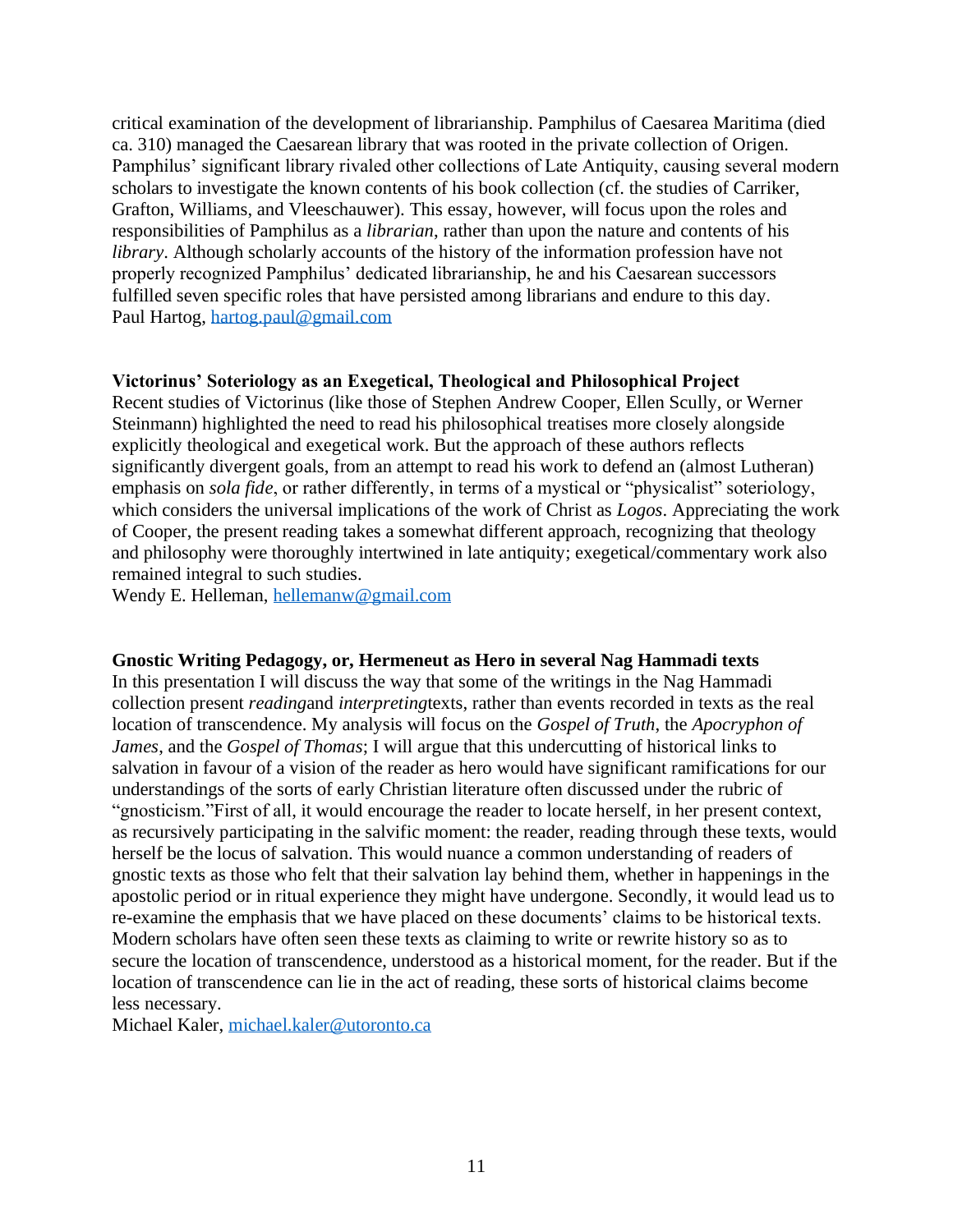#### **Ordered Love in Augustine and Aquinas**

In a note to Book I of Augustine's *De doctrina christiana*, Edmund Hill congratulates Augustine "on not being so meticulous" in his application of ordered love as Aquinas would later be in his *Summa theologiae* IIa IIae, q. 26. Aquinas refers frequently to Augustine in this question, extending the order of charity to elaborate a hierarchy of relationships that reflects the social order of his day. This paper will analyze Aquinas's use of Augustine in this text and raise the question whether Augustine's "rather casual way of leaving the order of charity to chance" (Hill) invites readers to reinscribe their own forms of social life or prompts critique of society's norms. Robert Kennedy, [rkennedy@stfx.ca](mailto:rkennedy@stfx.ca)

### **"Teaching Lions How to Fast": Jacob of Serugh's Metrical Homily on Daniel 6**

Syriac patristic Biblical exegesis is normally not read in a prose commentary, but sung in the liturgy in metrical form. Jacob of Serugh (d. 521), the most prolific of Syriac homilists, reputedly composed over 700 homilies, of which ca. 400 are extant. Jacob's exegesis in a recently rediscovered homily on Daniel in the Lions' Den follows the Biblical narrative in canonical order, but aims to unveil the Christological typologies alive in the story. Jacob depicts Daniel's entrapment as a prelude to Jesus before Pilate and his descent into the lions' den as a type of Christ's descent into Sheol, where Daniel teaches the gluttonous felines to fast. Robert Kitchen, [robertardellekitchen@gmail.com](mailto:robertardellekitchen@gmail.com)

## **Participatory Immediacy and Experience: The "Day of the Lord" in the Eschatological Vision of St. Symeon the New Theologian**

Often overlooked in eschatological discussions are the writings of the Church Fathers. The subject of this paper is an examination of this issue as articulated in the *Tenth Ethical Discourse* of St. Symeon the New Theologian (949-1022), one of the most forceful advocates of the experience of Christ among the Eastern Fathers. This paper will highlight three themes in Symeon's teaching on the 'Day of the Lord'. Symeon states that for the baptised saints the 'Day of the Lord' is a present reality and can be participated in through the Church's liturgy and sacraments, and that the blessings of the 'Day of the Lord' are experienced in this life but more fully in the age to come.

Jason Lamantia, [thesleepinglord@gmail.com](mailto:thesleepinglord@gmail.com)

### **Reassessing the Christological debates through the means of differentia**

It has become a common place to assess the Christological debates following the Council of Chalcedon (451) on the basis of the different interpretations ascribed to hypostasis and nature. Recent scholarship has shown the Chalcedonian predilection for an abstract definition of nature in line with the ancient philosophical understanding of species. In opposition to this, the anti-Chalcedonians pressed upon a more concrete meaning of nature with the result of making the opponents' distinction between nature and hypostasis redundant and hence the conundrum. This paper challenges this view by shifting attention to a less studied concept in Christology, i.e. differentia (*diaphora*). The essay will reconstruct the trajectory of differentia in key episodes and authors ranging from Severus of Antioch to Maximus the Confessor and will argue for the obtaining of the reverse picture: the anti-Chalcedonians professed a mere abstract signification of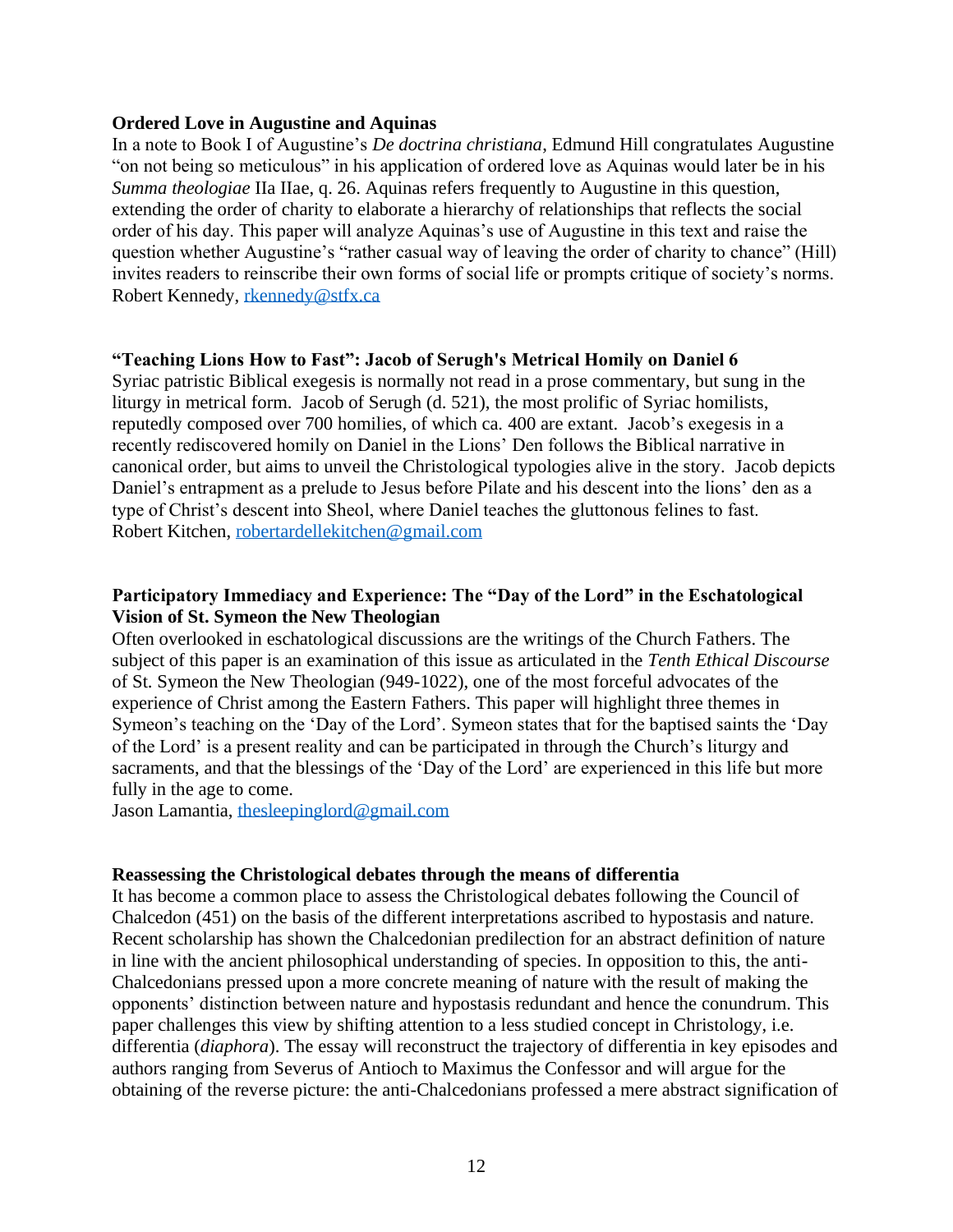differentia in order to talk about the difference of the natures of Christ "in contemplation, only", whereas the advocates of Chalcedon built into an actual meaning of differentia to save a true and real distinction of Christ's natures after incarnation. The philosophical input of these interpretations will be further explored as some of the arguments seem to draw on similar and almost contemporary Neoplatonic approaches to differentia. Sebastian Mateiescu, [z.s.mateiescu@phil.leidenuniv.nl](mailto:z.s.mateiescu@phil.leidenuniv.nl)

#### **Speaking Truthfully: Words and the Word in Augustine's** *De Trinitate*

In Book XV of *De Trinitate*, Augustine considers the relationship between God's Word and human words. It is his premise that through words we are able to know something of God, for it is through the Word made flesh that the chasm between human creatures and God the creator is bridged. However, Augustine is highly attuned to the wrong usage of words, especially as they are employed to manipulate others, or to embellish in order to demonstrate rhetorical mastery, veiling the truth rather than revealing it. This paper seeks to give an account of what it might mean, according to Augustine, to speak truthfully. I first consider Augustine's analogy between words and the Word. I then seek to show how Augustine uses this analogy in order to illuminate the call to follow Christ's example of truth-telling in his descent as the Word of God. Rachel Matheson, [mathesre@mcmaster.ca](mailto:mathesre@mcmaster.ca)

### **Rhetorical Theory within Allegorical Interpretation**

This presentation traces the use of rhetorical theory within the allegorical tradition of interpretation and argues that Augustine modified this usage within his own hermeneutical theory. I will show that in his earlier works, Augustine followed the tradition of allegorical exegesis that came to him from Philo and Origen via Ambrose. This tradition of interpretation treated the text as containing hidden allegorical meanings: Moses intentionally included allegories (as well as other rhetorical tropes) within the text, and it was therefore the readers' duty to uncover these allegories. In the mid-390s, Augustine began to distinguish more sharply between the text and the history behind it. As scholars have noted (Fredriksen 2008; Kloos 2008; Cameron 2012), Augustine became increasingly interested in history and interpretation *ad litteram*. I argue that this interest in history and interpretation *ad litteram* led Augustine to revise also his hermeneutical account of allegory: his allegorical interpretation was based no longer upon the *writtenness* of the text but instead upon the history to which the text points. For the later Augustine, God is the master rhetorician who uses "tropes" in speaking history into existence. In other words, for Augustine, figures of history (e.g., Isaac as a figure of Christ) became figures of speech. Thus, I argue that Augustine reimagined the relation between allegory and allegorical interpretation: God uses the rhetorical trope of allegory in his speech of history, which renders history subject to allegorical interpretation.

Corine Mildad, [corine.boersma@mail.utoronto.ca](mailto:corine.boersma@mail.utoronto.ca)

### **Doubt & Fear: Examining the Humanity of Jesus Through Cyril of Alexandria and Postmodernity**

Often the humanity of Jesus is exemplified by the passion – his physical torment and death. This paper focuses more on the emotional aspects of Jesus' suffering and eventual death; doubt, fear,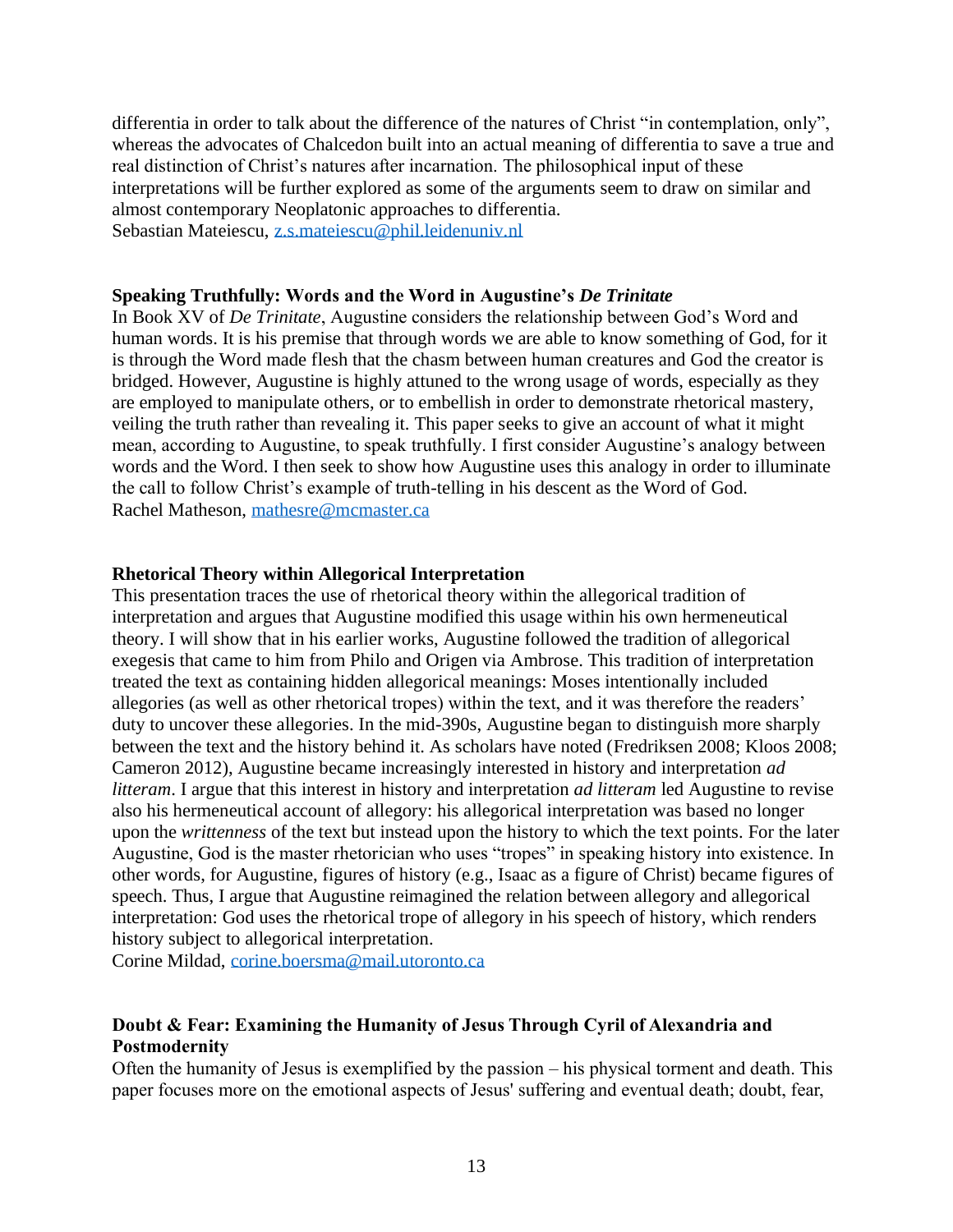and the loss of hope for a future. By contrasting the work of Cyril of Alexandria, in his divisions of the natures and wills of Jesus, with post-modern thinkers, this paper aims to propose how to construct a human version of Jesus, through the aspects of doubt and fear, that can lead to a contemporary identification, toward imitation, of the figure of Christ. Scott Royle, [scottroyle86@gmail.com](mailto:scottroyle86@gmail.com)

## **"Let them Alter their Opinion, or Cease from Offering": Irenaeus, Gnosticism, and the Gift**

In the fourth book of *Against Heresies*, in the context of delineating his own Eucharistic theology, Irenaeus challenges the consistency of those Gnostics who continue to make an offering of the bread, which is the "the body of their Lord," and the wine, which is "His blood." According to Irenaeus they should "either alter their opinion, or cease from offering" the Eucharist (*AH* 4.18.4). Using anthropological-philosophical discourse as a theoretical lens (e.g. Mauss, Derrida, Marion, Milbank), this paper will explicate Irenaeus's understanding of the Gnostic system in order to understand why he thought their gift not only deficient, but even insulting to God.

Ryan L. Scruggs, [ryan.l.scruggs@gmail.com](mailto:ryan.l.scruggs@gmail.com)

## **Julius Africanus and Origen on Susanna:** *Paideia* **and Biblical Scholarship Across Christian Communities**

In the third century AD, the Christian scholar Sextus Julius Africanus sent Origen of Alexandria a letter in which he requested the latter to explain how the story of Susanna in the Septuagint text of Daniel was an authentic text. Among the many significant historical details Origen provided in his response, such as an allusion to the Hexapla and debates with local rabbis, we also have access to two independent Christian scholarly communities, in Jerusalem and Caesarea Maritima, respectively, debating one of their sacred texts. In this paper, I will examine this correspondence with an eye to two related questions: first, what do the letters suggest about the ways in which Christian scholars studied their sacred texts? Second, what does the correspondence reveal about the interplay between two groups of Christian scholarly communities? What I will show is the extent to which early Christian learning groups were not isolated communities, but rather existed in a complex network of relationships. In the correspondence between Africanus and Origen, we have access to one aspect of this network: the Septuagint as an authoritative text.

John Solheid, [john.solheid@mail.utoronto.ca](mailto:john.solheid@mail.utoronto.ca)

### **From Piety to Participation: Theophilus and Irenaeus on Theosis**

*Ad Autolycus*, Theophilus' sole surviving treatise, is a text replete with ground-breaking, yet inchoate theological reflections. Among the notable contributions of this text is a subtle allusion to a doctrine of theosis. In the twenty-fourth chapter of the Second Book of *Ad Autolycus*, the Bishop of Antioch writes of humanity's eschatological ascent into heaven. This journey is one of spiritual advancement; a process of maturing that leads to humanity sharing in the divine qualities of perfection and immortality. This, the bishop declares, results in the person "even being declared a God" (ἔτι δὲ καὶ θεὸς ἀναδειχθείς). The theological reflection accompanying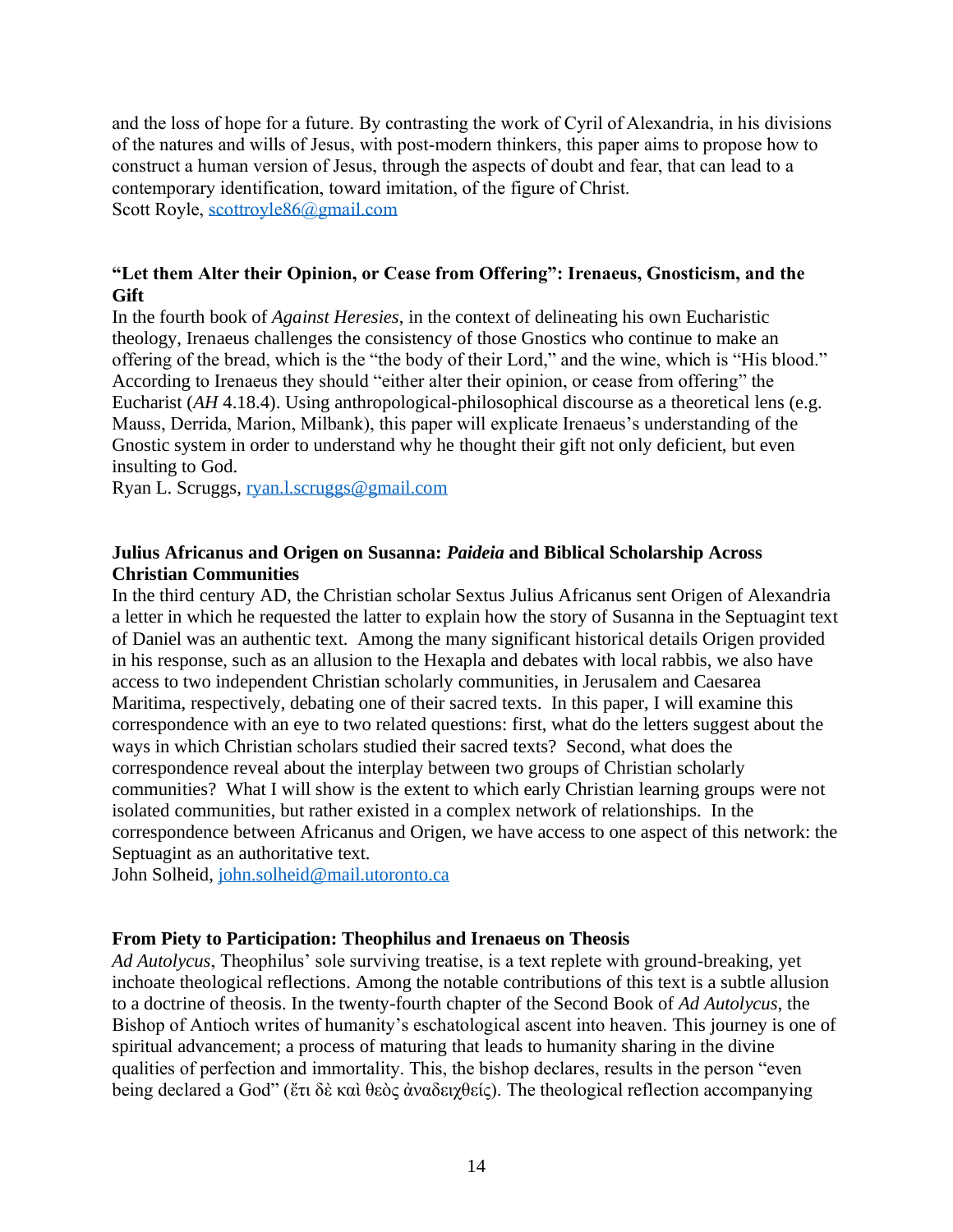this statement is not significant, however. Instead, Theophilus focusses primarily on a virtuebased righteousness that leads one along the path of spiritual ascent. A few years later, however, Irenaeus of Lyons moves the discussion forward. In addition to embracing Theophilus' ideas he adds a significant emphasis on humanity's participation in the life of God. For the Bishop of Lyon, the concern is largely to identify the immanence of God on the one hand, and the potential for humanity on the other hand. As such, the relational element of theosis takes a significant step forward. In so doing, the theotic developments begin to resemble more closely those that would arise in the fourth century.

Don Springer, [dwspringer@gmail.com](mailto:dwspringer@gmail.com)

### **Augustine Contra Aurelius: A Clashing of Words**

In this paper, I argue that Augustine's repudiation of Stoic *apatheia* in *The Trinity* (XIII, 2–3) is not grounded in a theology of divine transcendence, but rather one of messianic immanence. I compare Augustine and Aurelius's distinct accounts of an immanent *Logos* in order to demonstrate how the differences between Christian faith and Stoic virtue play out in *praxis*. I contend that if Augustine's understanding of Christian faith is oriented towards a realm of otherworldly transcendence, then his critique of the extra-worldly ideal of Stoic virtue would fail to be a compelling one. I conclude that his critique remains compelling insofar as it points to an earthly love that is incarnate.

Peter Stewart-Kroeker, [stewarpj@mcmaster.ca](mailto:stewarpj@mcmaster.ca)

# **Bridging Divides Between the Old and the New, Between Paganism and Christianity,**

**Between Rich Ones and Poor Ones – Study of the Case of Paulinus of Nola and His Letters** Without a doubt, one of the most interesting, but also least known, personalities of the turn of the 4th and 5th centuries was Paulinus of Nola. Born into a wealthy senatorial family, appointed governor of Campania, he abandoned his wealth and political career, was baptized and settled in a monastery he founded at the tomb of St. Felix in Nola near Naples. This fact was widely heard in the then world. Many condemned his decision, but many delighted in it and showed him as a model and example. It can be said that so far Paulinus is an unusual model of how to bridge divides. He was an excellent poet, who from pagan poetry went to Christian hymns in honor of St. Felix; he was able to combine in his life the Roman virtue taken from home with the Christian virtue, which he accepted at the time of his conversion; he showed that it is possible to combine being rich with helping the poor. The aim of the proposed paper is to show on the example of his life and his preserved letters, which are among the most interesting examples of early Christian epistolography, how exceptional people of that period were able to combine the old with the new, how to move from paganism to Christianity, how it is possible to bridge divides in everyday Christian life.

Marcin Wysocki, [mwysocki@kul.lublin.pl](mailto:mwysocki@kul.lublin.pl)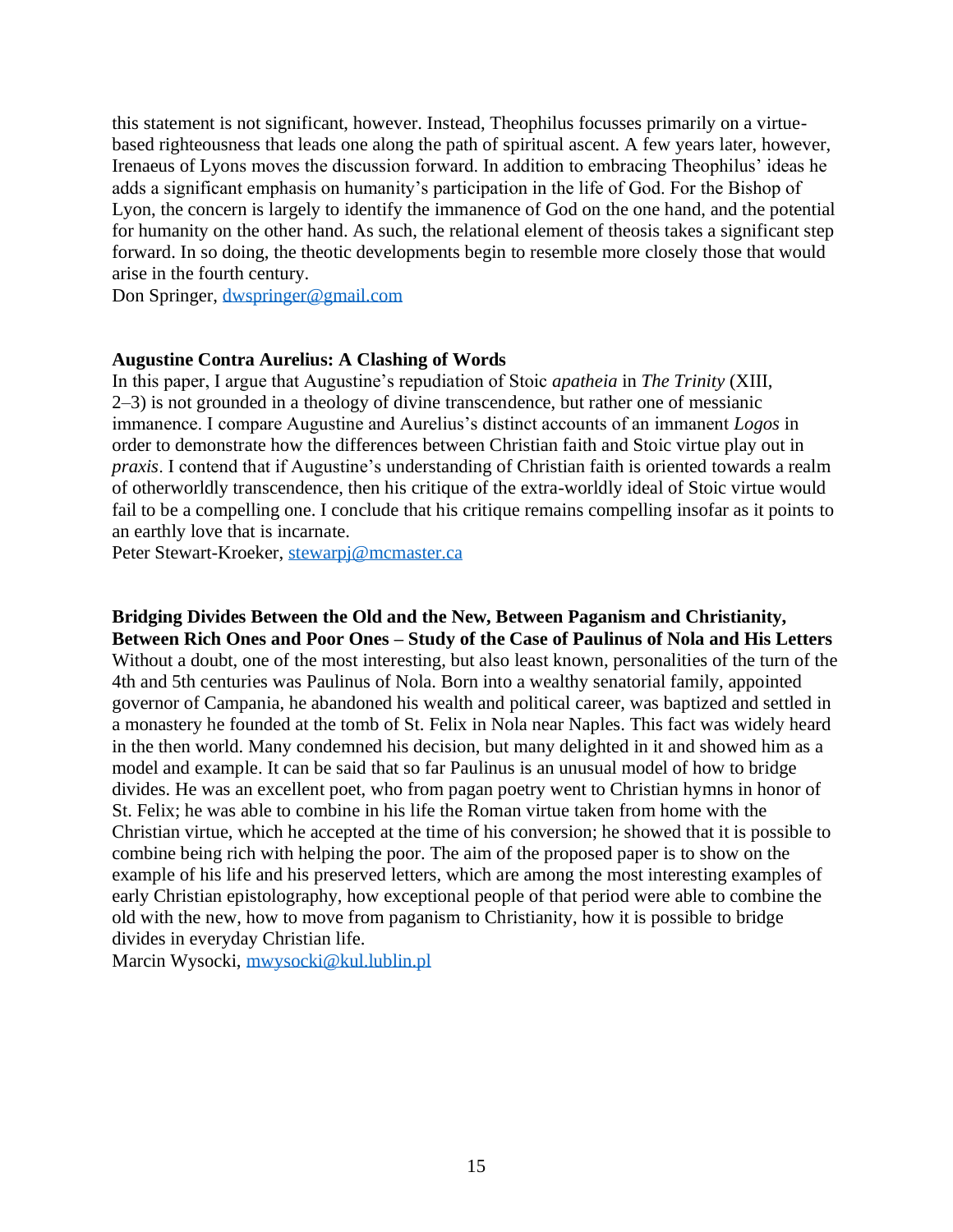## NOUVELLES/NEWS

# **PUBLICATIONS:**

Lincoln H. Blumell (with Alessia Prioletta and Kerry Hull)

"The Ancient South Arabian Collection at the Tokai University (Japan)." *Semitica et Classica* 12 (2019): 1–14.

# Theodore de Bruyn

"Occasional Prayers Written by Monks and Visitors at the Monastery of Apa Apollo" in *Studia Patristica* (forthcoming).

Robert G. T. Edwards

"Proverbs 8, Christological Controversies, and the Pre-existence of the Son and Torah in the Third and Fourth Centuries," *Journal for the Study of Judaism* 51 (2020): 1-30.

### Sean Hannon

*Reading Augustine: On Time, Change, History, and Conversion*. London: Bloomsbury, 2020.

Paul Hartog

"Calvin's Preface to Chrysostom's Homilies as a Window into Calvin's Own Priorities and Perspectives," *Perichoresis* 17 (2019): 57-71.

"Clement of Alexandria's Conflicted Reception of 'Children' and 'Fear'," *Studia Patristica* 100 (2019): 83-92.

"*Imitatio Christi* and *Imitatio Dei*: High Christology and Ignatius of Antioch's Ethics," *Perichoresis* 17 (2019): 3-22.

"Themes and Intertextualities in Pre-Nicene Exhortations to Martyrdom," in *The Wiley Blackwell Companion to Christian Martyrdom*. Ed. Paul Middleton. Wiley Blackwell Companions to Religion. Oxford: Wiley-Blackwell, 2020, 102-119.

Wendy Helleman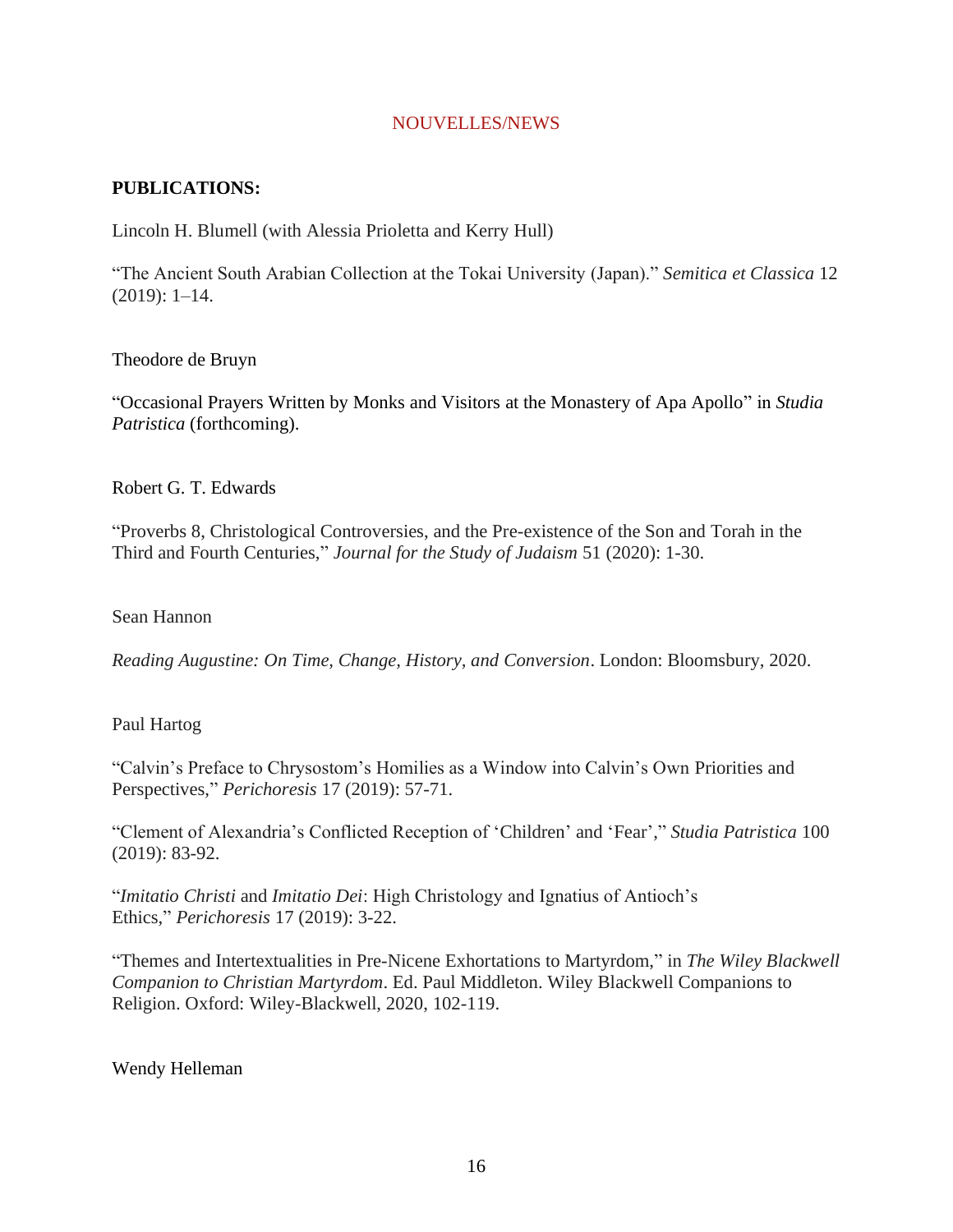"Predication according to Substance and Relation: The Argument in Augustine's *De Trinitate* book VI," *Augustinianum* 59.2 (December 2019) 453-74.

## Robert Kitchen

Review of Gisela Fuchs, *Auflehnung und Fall im syrischen Buch der Stufen (Liber Graduum)* (Wiesbaden: Harrassowitz Verlag, 2012) in *Hugoye Journal of Syriac Studies*, 22.2 (2019) 472- 475.

Review of Sr. Roselin Aravackal, The Mystery of the Triple Gradated Church: *A Theological Analysis of the* Ktaba d-Massqata (Book of Steps) *with Particular Reference to the Writings of Aphrahat and John the Solitary* (Vadavathoor, Kottayam, India: Oriental Institute of Religious Studies, 2018) in *Hugoye Journal of Syriac Studies* 23.1 (2020) 209-212.

## Paul-Hubert Poirier and Eric Crégheur

*Le Livre des lois des pays. Un traité syriaque sur le destin de l'«école» de Bardesane*, (*Bibliothèque de l'Orient chrétien*, 6), Paris, Les Belles Lettres, 2020.

## **OTHER NEWS:**

### **New Appointments**

John Abad was appointed Academic Dean of St. Augustine's Seminary, a member of Toronto School of Theology.

Pablo Irizar was appointed an Affiliate Member of the School of Religious Studies at McGill.

Theodore de Bruyn will begin a year-long sabbatical on July 1, 2020, during which time he will be a Lady Davis Visiting Professor at the Hebrew University of Jerusalem for three months.

### **Defended Theses**

Robert Edwards defended his dissertation: "Divine Providence and Biblical Narrative in the Thought of John Chrysostom" at the University of Notre Dame under the supervision of Blake Leyerle.

### **Fellowships**

Edwina Murphy has been appointed a Winifred Merritt Research Fellow by the Australian College of Theology.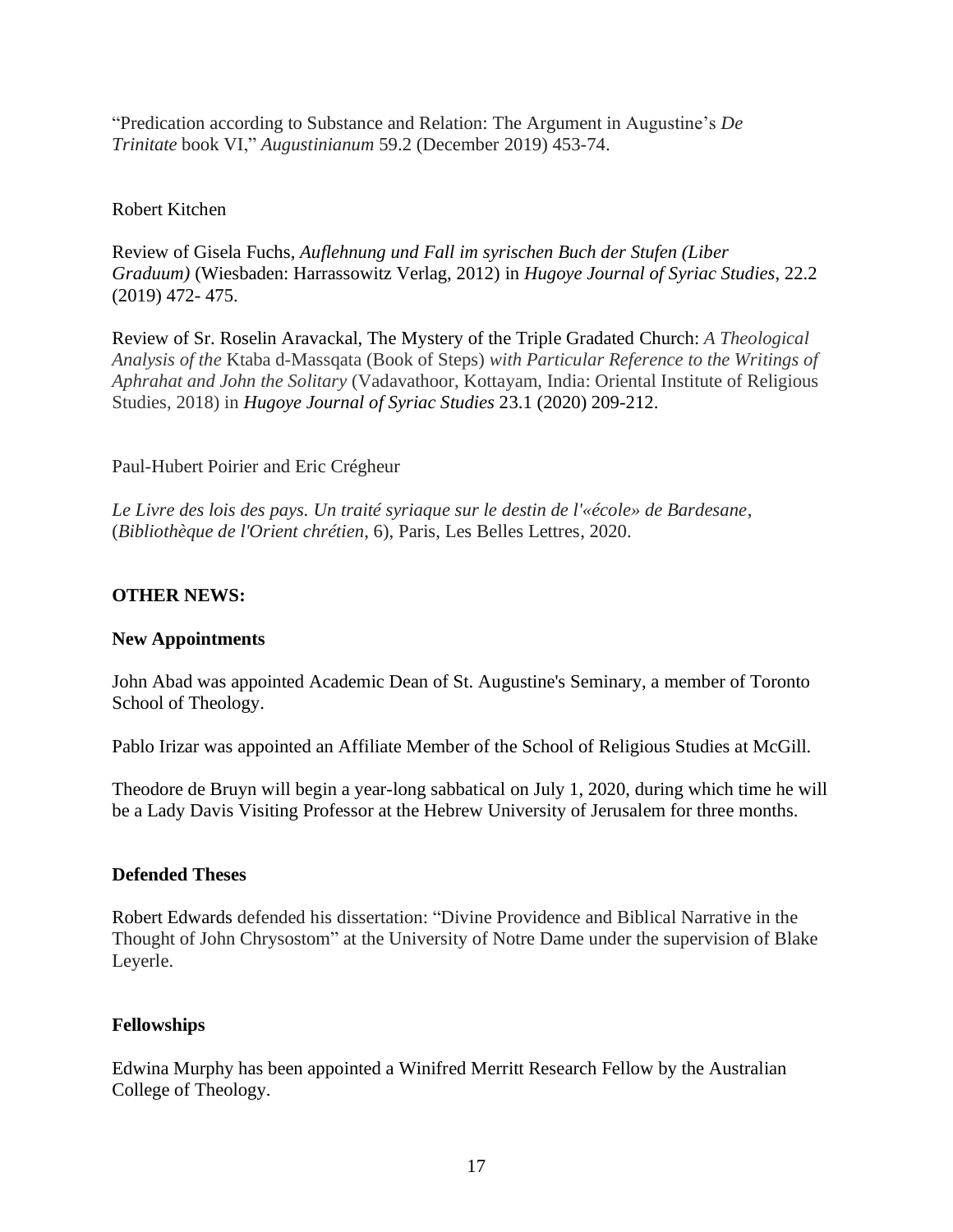## **Awards**

Theodore de Bruyn has received a SSHRC Insight Discovery Grant to explore individual identity formation in a monastic environment in sixth-century Palestine, drawing on the correspondence of Barsanuphius and John.

De Bruyn is also a collaborator in a project investigating crises of leadership in the eastern Roman Empire; the project is led by Bronwen Neil and Eva Anagnostou-Laoutides and funded as an ARC Discovery Project.

Miriam DeCock was awarded a Carlsberg Foundation Conference Grant (60,000 DKK) to host the workshop entitled, "The Reception History of the Biblical and Patristic Heritage: Reflections on Theory and Method in a Burgeoning Field of Study" at Aarhus University (rescheduled date TBD).

## **Invited talks**

### Miriam DeCock

"Angels, Scripture, and the Exegesis of Origen," at Lund University's Patristik seminar, Lund, Sweden, December 10, 2019.

### Robert Kitchen

"Not Always Holy: A Theological Exegesis of Holiness," presentation at *Contemplative Traditions – Theory & Practice* in Honour of Andrew Louth, Sigtuna, Sweden, December 14, 2019.

### **Calls for Papers**

### Conference on Early Christian Studies

Please consider submitting a proposal to the inaugural Conference on Early Christian Studies held on the campus of the University of Toronto on October 24, 2020, organized by Don Springer (dspringer@sfseminary.com) and John Solheid (john.solheid@mail.utoronto.ca). This event is co-sponsored by CSPS and The Metropolitan Andrey Sheptytsky Institute of Eastern Christian Studies in the University of St. Michael's College. Plenary Speaker: Peter W. Martens.

We invite papers that explore questions related to:

- the future of early Christian studies
- how we use the evidence available to us
- the relationship between history, theory, and theology, and is there room for all three?

We will also consider papers that explore other aspects of early Christian studies.